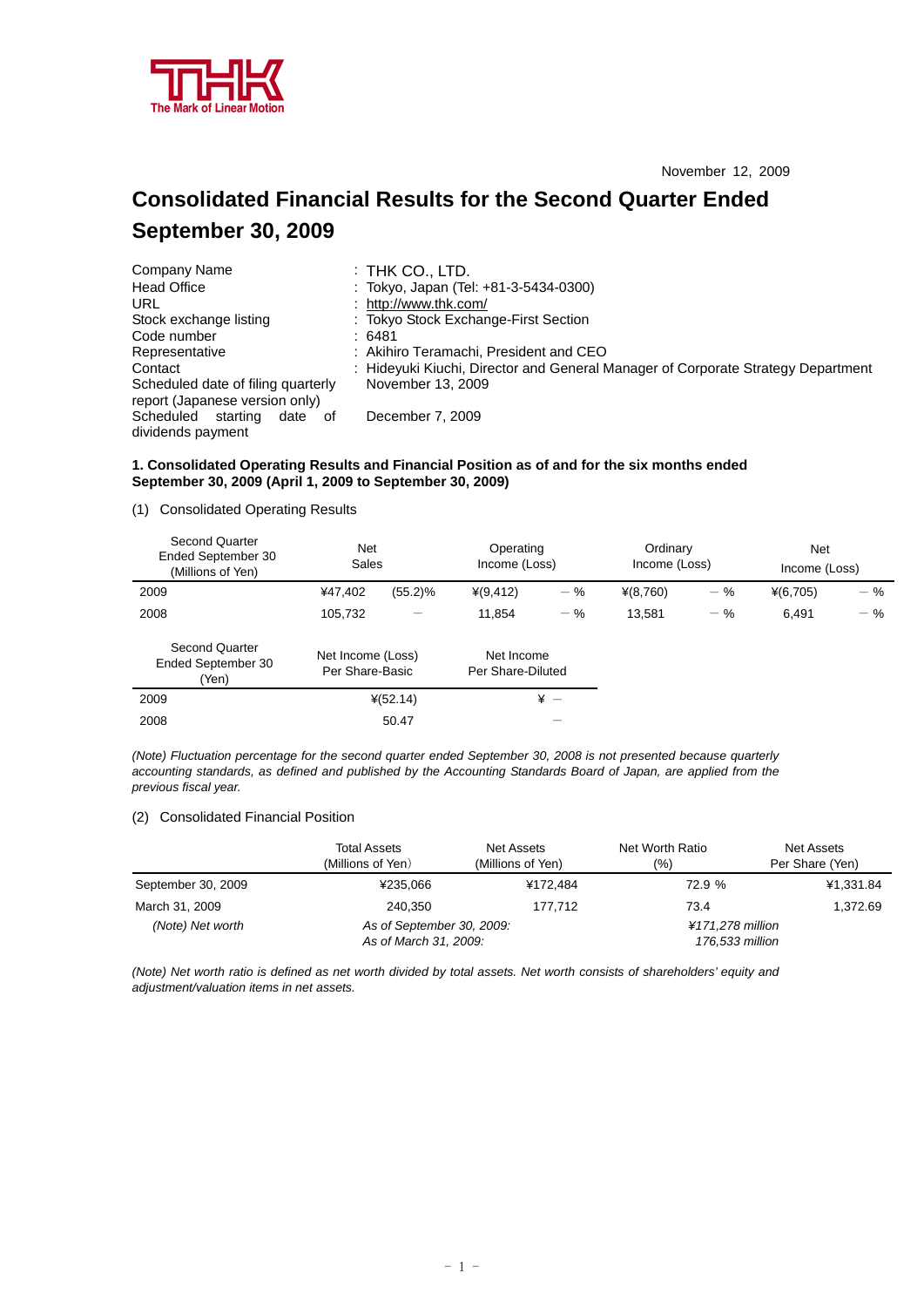#### **2. Dividends**

|                  | Dividend Per Share (Yen)                     |                                                    |                                                  |          |       |
|------------------|----------------------------------------------|----------------------------------------------------|--------------------------------------------------|----------|-------|
|                  | <b>First Quarter</b><br>End as of<br>June 30 | <b>Second Quarter</b><br>End as of<br>September 30 | <b>Third Quarter</b><br>End as of<br>December 31 | Year end | Total |
| 2009 (Actual)    |                                              | 12.00                                              |                                                  | 8.00     | 20.00 |
| 2010 (Actual)    |                                              | 7.50                                               | n/a                                              | n/a      | n/a   |
| 2010 (Projected) | n/a                                          | n/a                                                |                                                  | 7.50     | 15.00 |

*(Note) Change in dividend projection: none* 

#### **3. Forecasts for the year ending March 31, 2010 (April 1, 2009 to March 31, 2010)**

|                               | Net<br>Sales<br>(Millions of Yen) | Operating<br>Income (Loss)<br>(Millions of Yen) | Ordinary<br>Income (Loss)<br>(Millions of Yen) | Net<br>Income (Loss)<br>(Millions of Yen) | <b>Net</b><br>Income (Loss)<br>per Share<br>(Yen) |
|-------------------------------|-----------------------------------|-------------------------------------------------|------------------------------------------------|-------------------------------------------|---------------------------------------------------|
| Year ending March 31,<br>2010 |                                   |                                                 |                                                |                                           |                                                   |
| (amount)<br>(percentage)      | ¥110,000<br>$(38.6)\%$            | $*(14,300)$<br>$-$ %                            | ¥(13,400)<br>$-$ %                             | $*(11,300)$<br>$-$ %                      | $*(87.87)$<br>n/a                                 |

*(Note 1) The above forecasts are based upon the information currently available at the time of the announcement of this report. Actual performance may differ from the estimates due to various unforeseen factors.* 

*(Note 2) The forecasts announced on August 7, 2009 have been amended to as in the above table.* 

#### **4**.**Other Financial Information**

- (1) Significant change in scope of consolidation: None
- (2) Simplified or particular accounting treatment for quarterly financial statements:
	- a. Determination of allowance for bad debts

-As no significant change is noted, allowance for bad debts is determined based on the credit loss percentage as of the previous year-end.

b. Measurement of inventories

-A part of inventories for which physical-count is omitted is stated by amount reasonably calculated based on the physical count performed at the previous year-end.

c. Depreciation expense

-For assets depreciated under the declining-balance method, depreciation expense is determined based on an allocation of projected amount of depreciation to each quarter, considering estimated acquisition, sale and disposal during the fiscal year.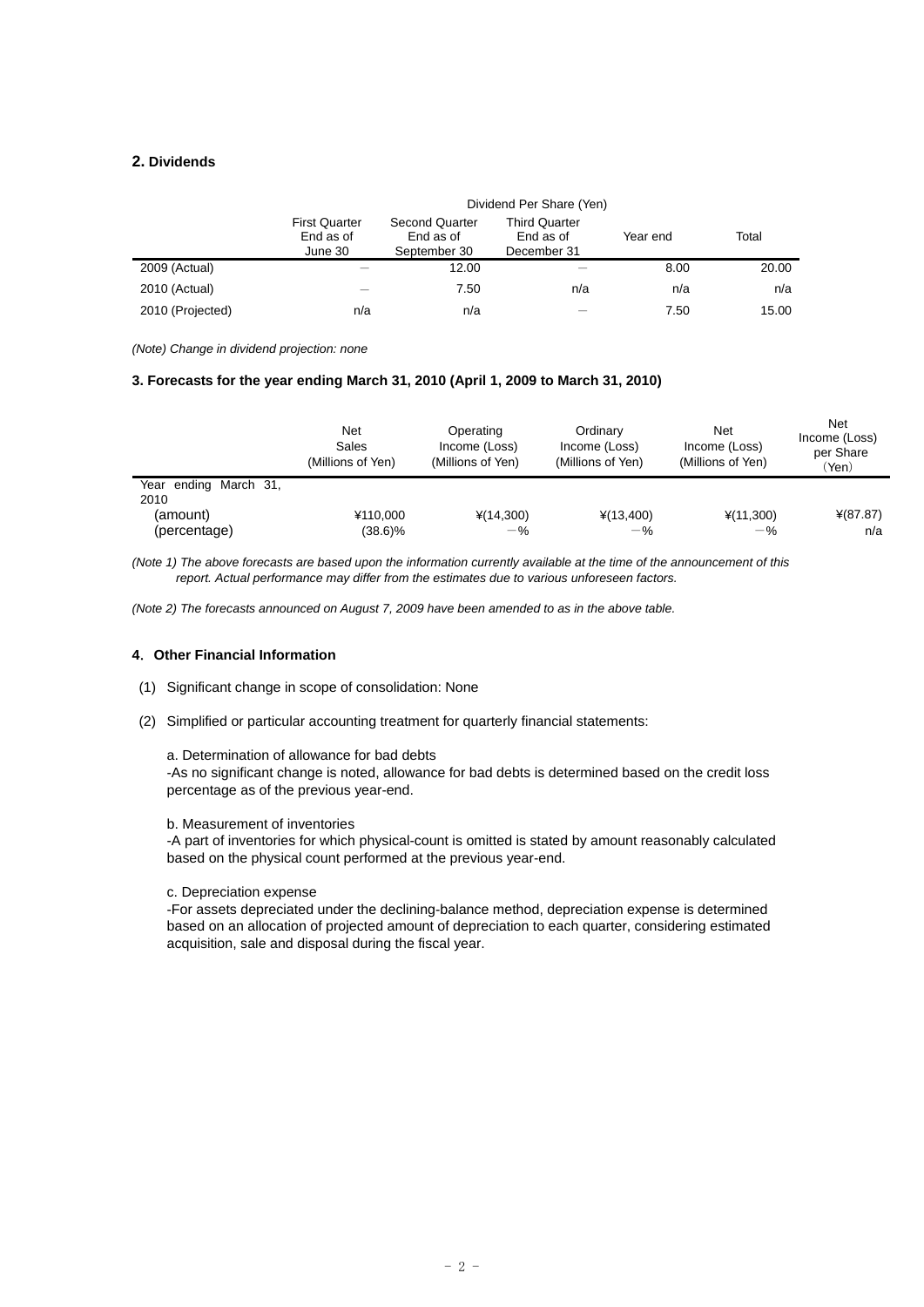d. Income taxes payable and deferred tax assets/liabilities

-In determination of income taxes payable, taxable or deductible items to be incorporated in calculation are limited to that material.

-Basically, deferred taxes are determined based on the forecast and tax planning prepared as of the previous year-end. If significant changes are noted in temporary differences or business environment thereafter, the impact of such changes will be reflected in the forecasts, tax planning, and determination of deferred tax assets.

e. Tax expense

-Certain consolidated subsidiaries calculate their income taxes based on the estimated effective tax rates applicable to the current fiscal year.

- (3) Changes in accounting policy/treatment/presentation manner for quarterly financial statements: None
- (4) Changes in accounting policy/treatment/presentation manner due to:

| a. Changes in accounting standard | None |
|-----------------------------------|------|
| b. Other changes                  | None |

(5) Number of shares

| a. | Common stock issued, including treasury                     |                                          | (shares)                   |
|----|-------------------------------------------------------------|------------------------------------------|----------------------------|
|    | stock, as of:                                               | September 30, 2009<br>March 31, 2009     | 133,856,903<br>133,856,903 |
| b. | Treasury stock as of:                                       | September 30, 2009<br>March 31, 2009     | 5,254,209<br>5,252,712     |
| C. | Average number of common stock for the six<br>months ended: | September 30, 2009<br>September 30, 2008 | 128,603,498<br>128,606,738 |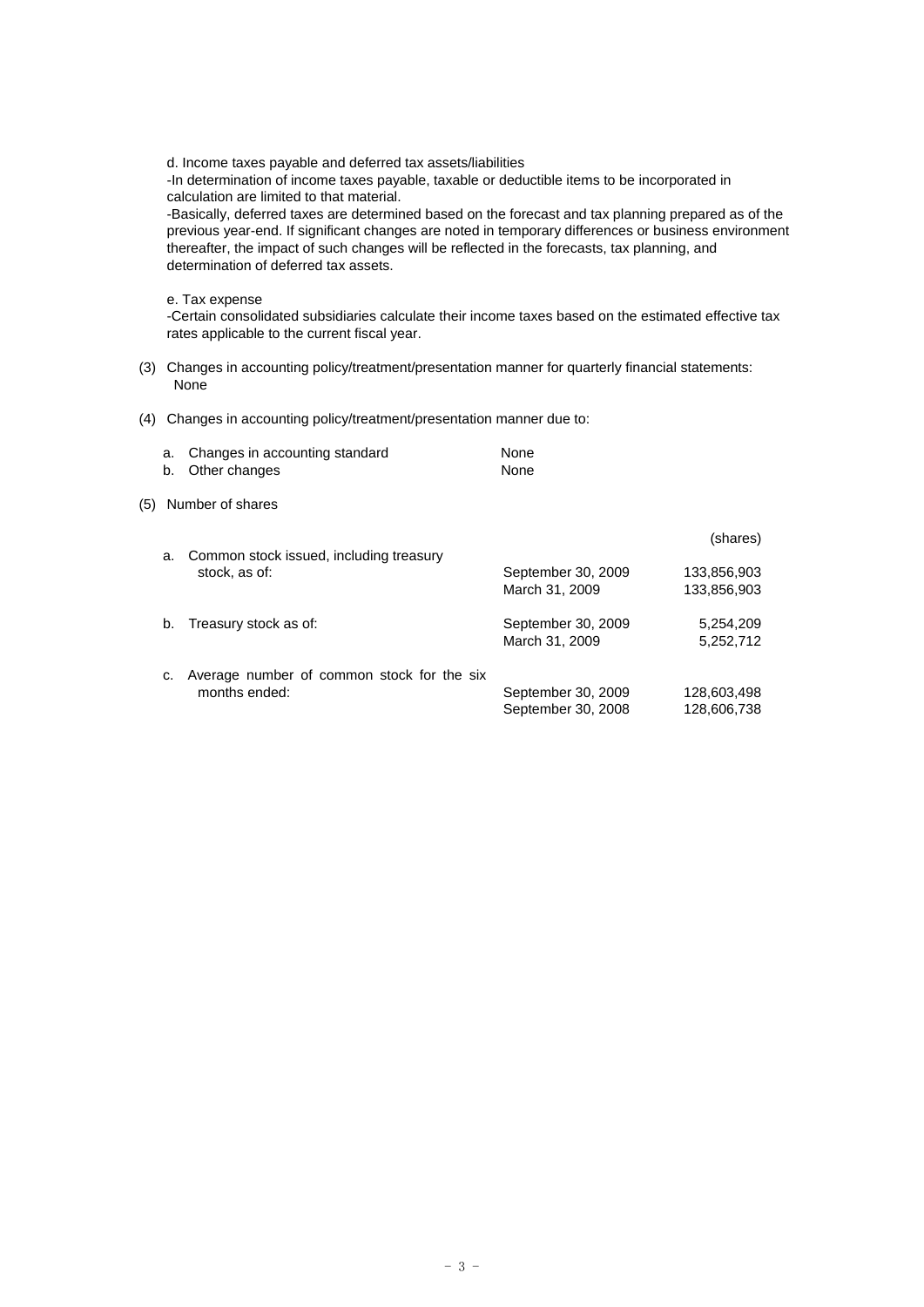### **Management's Discussion and Analysis**

**1. Operating results (From April 1, 2009 to September 30, 2009)** 

During the second quarter of this fiscal year, the world real economy has remained stagnant which was triggered by the failure of U.S. major financial institutions. There were visible signs of economic recovery in consumer spending and exports in the latter half of the second quarter, however, capital investments remained weak except in some regions such as China.

The principal strategies of the THK group to enlarge business areas are "Full-scale globalization" and "Development into new business areas". Under these severe circumstances, the THK group has made continuous efforts to implement further "Development into new business areas" and to strengthen its structure to expand its business in emerging countries such as China. However, as a result of the sharp decline in demands of existing customers all over the world, net sales for this second quarter stood at ¥47,402 million (¥105,732 million in the previous second quarter).

On the cost front, the THK group made continuous efforts to enhance its productivity such as raw materials' yield percentage improvement and production lead-time reduction, as well as to reduce costs by reviewing operating hours and hold-down of capital investments. The cost to sales ratio, however, rose 16.8% from a year earlier to 85.5% due to the sharp decrease in sales.

Selling, general and administrative expenses decreased by ¥4,894 million from a year earlier due to reduced bonuses to directors and statutory auditors, decreases in salaries brought about by adjusting the working hours, and overall cutting expenses. The ratio to net sales, however, rose 14.4% from a year earlier to 34.4% due to the decrease in sales.

As a result, an operating loss of ¥9,412 million was recorded for this second quarter (¥11,854 million of operating income in the previous second quarter). However, the ratio to net sales has been improved as compared to that of the first quarter due to more sales earned in the latter half of the period and effects of controlling costs.

Net non-operating income/expense was income of ¥651 million due mainly to foreign exchange gain and amortization of negative goodwill. As a result, an ordinary loss of ¥8,760 million was recorded (¥13,581 million of ordinary income in the previous second quarter).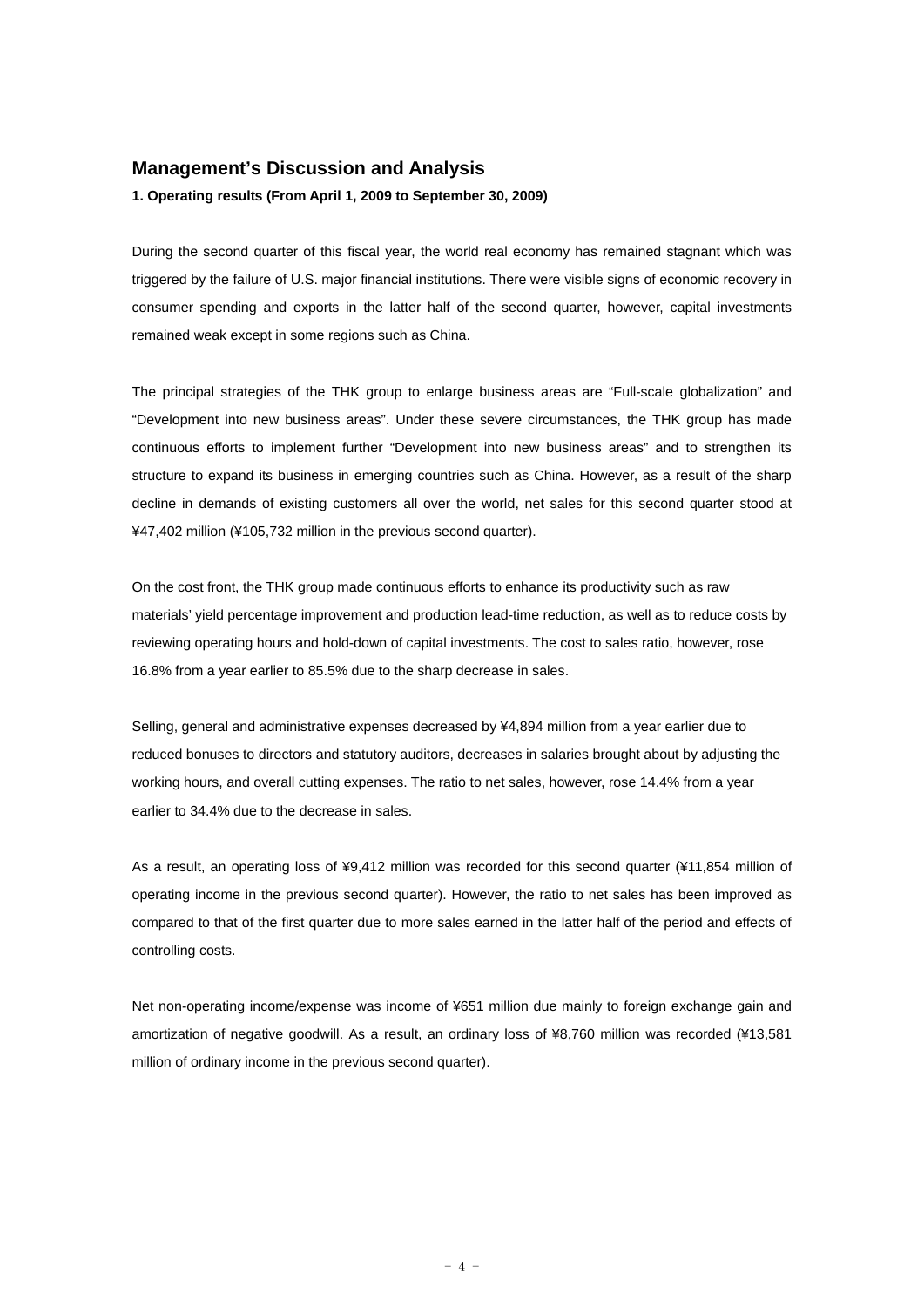Net extraordinary gain/loss was loss of ¥48 million due mainly to lay-off costs. As a result, net loss for the second quarter was ¥6,705 million (¥6,491 million of net income in the previous second quarter) after recognizing deferred tax assets.

#### **2. Financial position (As of September 30, 2009)**

Total assets stood at ¥235,066 million, ¥5,284 million less than the previous fiscal year-end, due mainly to decrease in accounts and notes receivable by ¥9,194 million.

Although ¥10,000 million bonds were issued in this second quarter, total liabilities stood at ¥62,581 million, ¥55 million less than the previous fiscal year-end. This was due mainly to decrease in accounts and notes payable by ¥5,931 million.

Net assets stood at ¥172,484 million, ¥5,228 million less than the previous fiscal year-end, due mainly to decrease in retained earnings by ¥7,734 million.

#### **3. Forecast for the fiscal year ending March 31, 2010**

For details of the financial forecasts for the year ending March 31, 2010, please refer to "Notice Regarding the Amendments in Financial Forecasts" announced on November 12, 2009.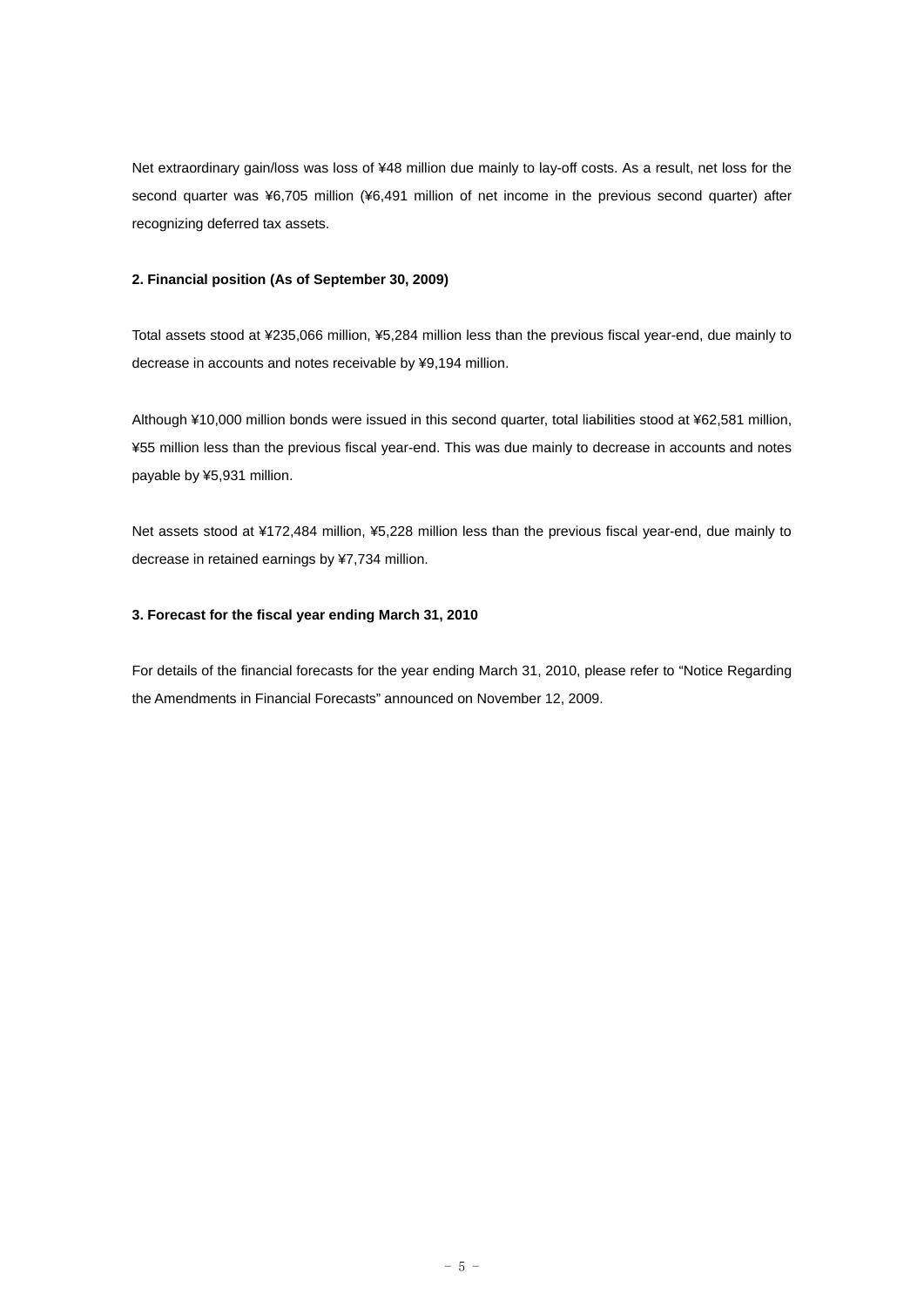### **Consolidated Financial Statements**

#### (Millions of Yen) Second Quarter End -Current Year Year End -Previous Year As of September 30, 2009 As of March 31, 2009 **Assets**  Current Assets: Cash and bank deposits  $\frac{470,773}{464,130}$ Accounts and notes receivable 27,614 36,808 Merchandise and finished goods 10,892 12,510 Work in process and the set of the set of the set of the set of the set of the set of the set of the set of the set of the set of the set of the set of the set of the set of the set of the set of the set of the set of the Raw materials and supplies and supplies and supplies and supplies and supplies and supplies and supplies and  $9,770$ Other current assets **6,373** 7,525 Less: Allowance for bad debts (250) (233) Total current assets 130,324 135,368 Fixed Assets: Property, plant and equipment -net: Buildings and structures 27,363 27,377 Machinery and equipment 38,460 37,578 Other 20,045 Total property, plant and equipment -net 83,603 85,001 **Intangibles** Goodwill 6,907 8,269 Other 1,142 1,140 Total intangibles 8,049 8,049 9,410 Investments and Other Long-term investments in securities and the securities of the 4,895 4,280 Other 8,625 6,717 Less: Allowance for bad debts (432) (427) Total investments and other 13,088 10,570 Total fixed assets 104,742 104,982

Total assets 235,066 240,350

## Consolidated Balance Sheets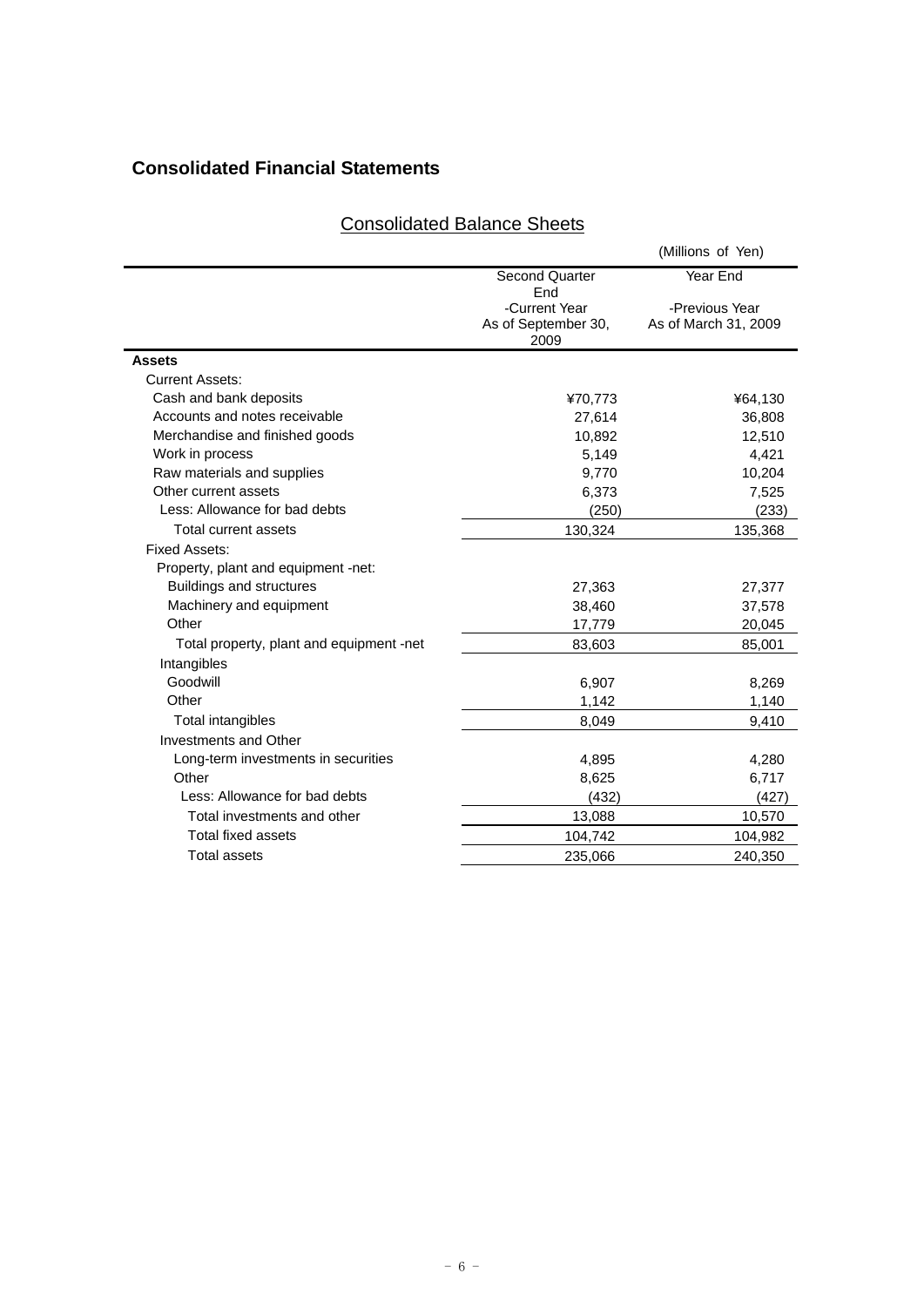|                                               |                                                     | (Millions of Yen)                      |
|-----------------------------------------------|-----------------------------------------------------|----------------------------------------|
|                                               | <b>Second Quarter</b>                               | Year End                               |
|                                               | End<br>-Current Year<br>As of September 30,<br>2009 | -Previous Year<br>As of March 31, 2009 |
| <b>Liabilities</b>                            |                                                     |                                        |
| <b>Current Liabilities:</b>                   |                                                     |                                        |
| Accounts and notes payable                    | ¥14,491                                             | ¥20,423                                |
| Income taxes payable                          | 278                                                 | 363                                    |
| <b>Accrued bonuses</b>                        | 1,853                                               | 1,716                                  |
| Other                                         | 7,468                                               | 11,337                                 |
| Total current liabilities                     | 24,092                                              | 33,841                                 |
| Long-term Liabilities:                        |                                                     |                                        |
| Bonds payable                                 | 10,000                                              |                                        |
| Long-term bank loans                          | 20,000                                              | 20,000                                 |
| Reserve for employees' retirement benefits    | 4,568                                               | 4,322                                  |
| Reserve for retirement benefits for directors |                                                     |                                        |
| and statutory auditors                        | 118                                                 | 125                                    |
| Reserve for product warranty                  | 90                                                  | 118                                    |
| Negative goodwill                             |                                                     | 324                                    |
| Other                                         | 3,712                                               | 3,906                                  |
| Total long-term liabilities                   | 38,489                                              | 28,796                                 |
| <b>Total liabilities</b>                      | 62,581                                              | 62,637                                 |
| <b>Net Assets</b>                             |                                                     |                                        |
| Shareholders' Equity:                         |                                                     |                                        |
| Common stock                                  | 34,606                                              | 34,606                                 |
| Additional paid-in capital                    | 44,342                                              | 44,342                                 |
| Retained earnings                             | 107,263                                             | 114,998                                |
| Treasury stock                                | (11, 354)                                           | (11, 351)                              |
| Total shareholders' equity                    | 174,858                                             | 182,595                                |
| Valuation and Adjustments:                    |                                                     |                                        |
| Net unrealized gain on other securities       | 307                                                 | 144                                    |
| Foreign currency translation adjustments      | (3,888)                                             | (6, 205)                               |
| Total valuation and adjustments               | (3,580)                                             | (6,061)                                |
| Minority Interest                             | 1,206                                               | 1,179                                  |
| Total net assets                              | 172,484                                             | 177,712                                |
| Total liabilities and net assets              | 235,066                                             | 240.350                                |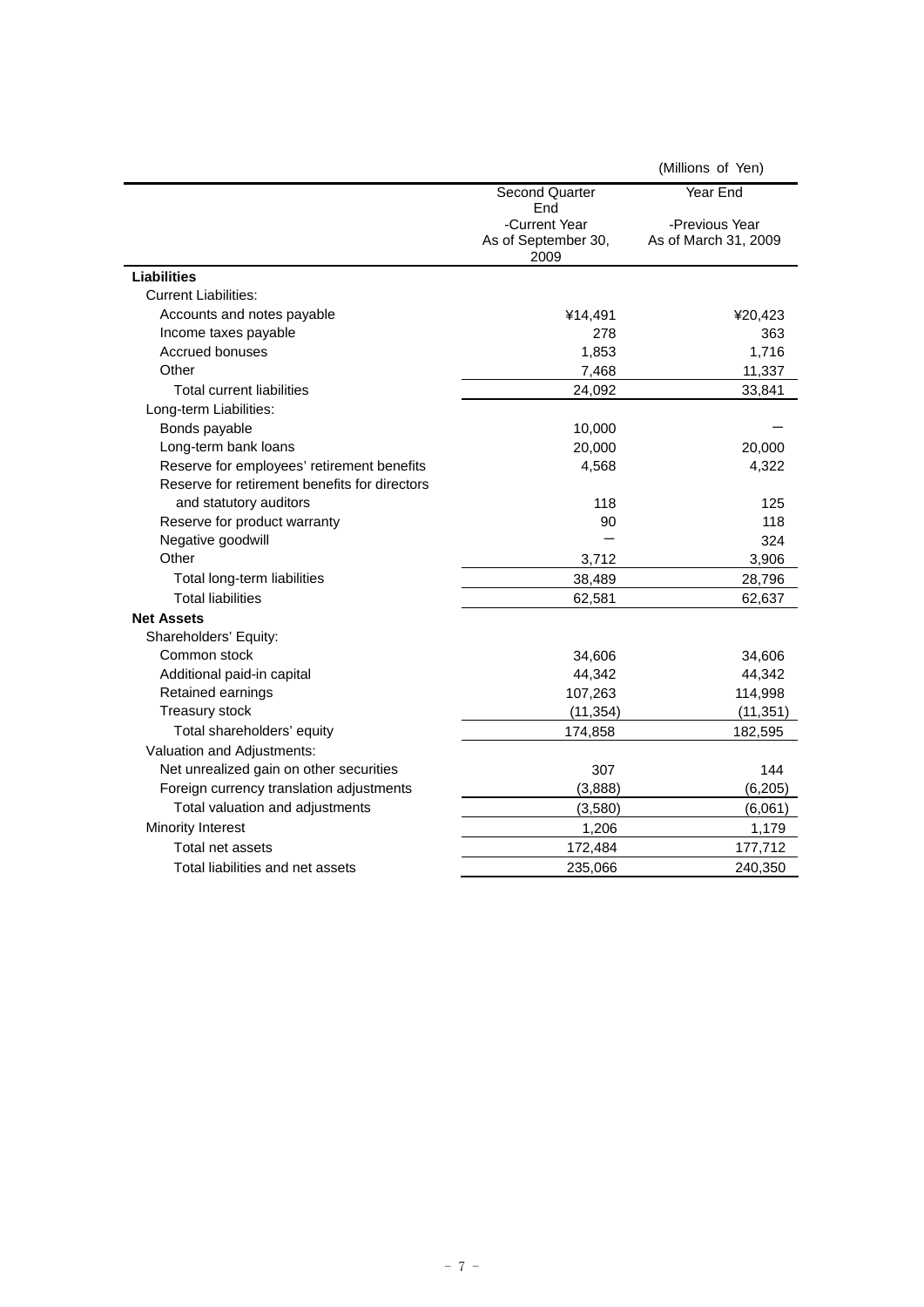## Consolidated Statements of Income

|                                                |                                           | (Millions of Yen)                         |
|------------------------------------------------|-------------------------------------------|-------------------------------------------|
|                                                | <b>Second Quarter</b>                     | <b>Second Quarter</b>                     |
|                                                | Ended                                     | Ended                                     |
|                                                | September 30, 2008<br>(From April 1, 2008 | September 30, 2009<br>(From April 1, 2009 |
|                                                | to September 30, 2008)                    | to September 30, 2009)                    |
| Net sales                                      | ¥105,732                                  | ¥47,402                                   |
| Cost of sales                                  | 72,684                                    | 40,514                                    |
| Gross profit                                   | 33,048                                    | 6,887                                     |
| Selling, general and administrative expenses   | 21,194                                    | 16,299                                    |
| Operating income (loss)                        | 11,854                                    | (9, 412)                                  |
| Non-operating income:                          |                                           |                                           |
| Interest income                                | 328                                       | 89                                        |
| Foreign exchange gain, net                     | 25                                        | 108                                       |
| Amortization of negative goodwill              | 739                                       | 324                                       |
| Equity earnings of affiliates                  | 89                                        | 85                                        |
| Other                                          | 738                                       | 496                                       |
| Total non-operating income                     | 1,920                                     | 1,104                                     |
| Non-operating expense:                         |                                           |                                           |
| Interest expenses                              | 41                                        | 221                                       |
| Other                                          | 152                                       | 231                                       |
| Total non-operating expenses                   | 194                                       | 452                                       |
| Ordinary income (loss)                         | 13,581                                    | (8,760)                                   |
| Extraordinary gains:                           |                                           |                                           |
| Gain on sales of property, plant and equipment | 50                                        | 2                                         |
| Gain on sales of long-term investments in      |                                           |                                           |
| securities                                     |                                           | 1                                         |
| Reversal of reserve for product warranty       | 13                                        | 9                                         |
| Subsidies for employment adjustment            |                                           | 337                                       |
| Other                                          | 2                                         | 18                                        |
| Total extraordinary gains                      | 66                                        | 369                                       |
| Extraordinary losses:                          |                                           |                                           |
| Loss on sales and disposal of property, plant  |                                           |                                           |
| and equipment                                  | 132                                       | 70                                        |
| Loss on write-down of long-term investments in |                                           |                                           |
| securities                                     | 487                                       |                                           |
| Lay-off costs                                  |                                           | 341                                       |
| Other                                          |                                           | 6                                         |
| Total extraordinary losses                     | 619                                       | 417                                       |
| Income (loss) before income taxes and minority |                                           |                                           |
| interests                                      | 13,027                                    | (8,808)                                   |
| Income taxes-current                           | 5,928                                     | 21                                        |
| Income taxes-deferred                          | 495                                       | (2,083)                                   |
| Total income taxes                             | 6,424                                     | (2,062)                                   |
| Minority interests in net income (loss)        | 112                                       | (40)                                      |
| Net income (loss)                              | 6,491                                     | (6, 705)                                  |